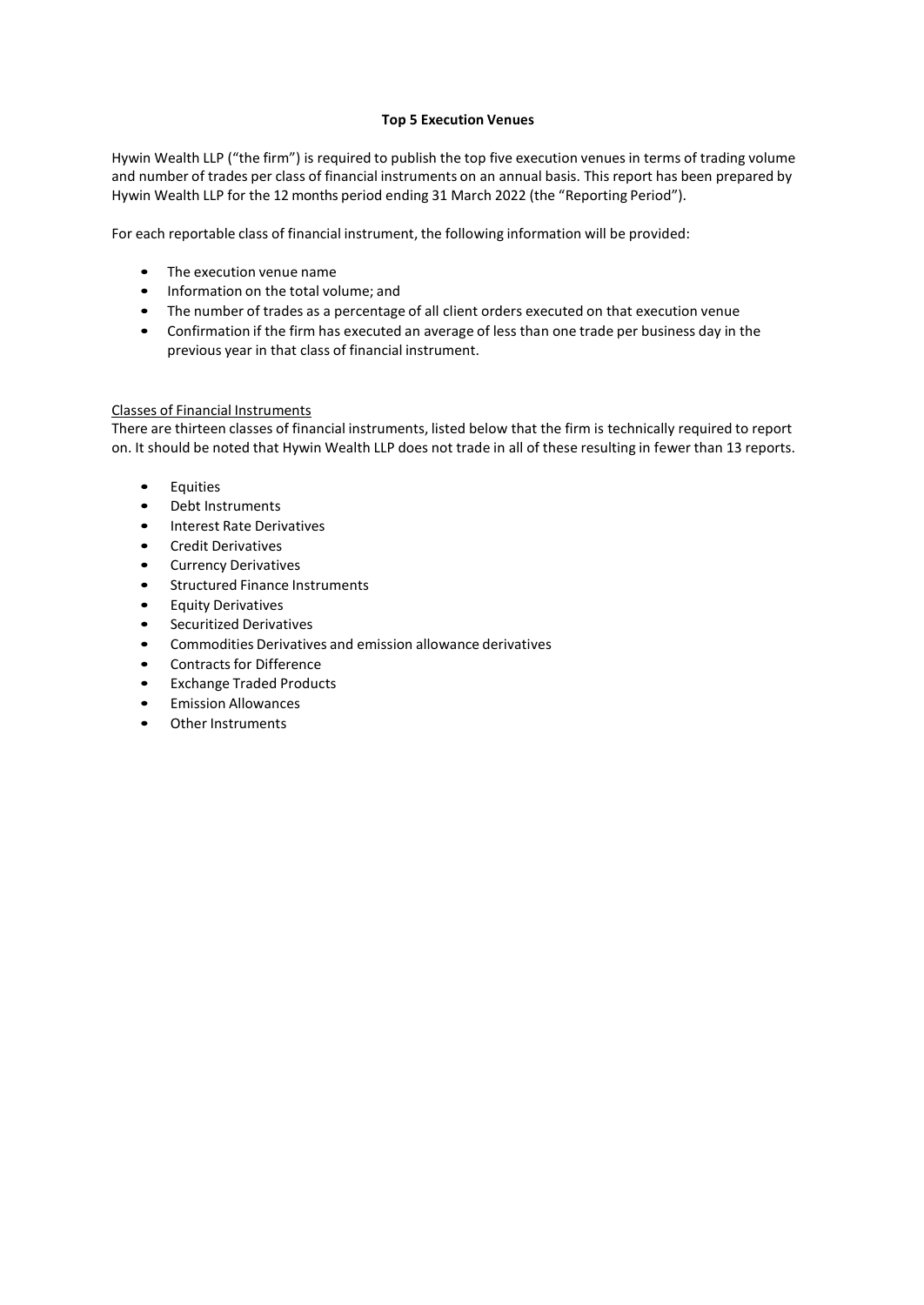| Class of Instrument        | <b>Equity - All</b>   |                   |                     |                   |                   |                   |  |
|----------------------------|-----------------------|-------------------|---------------------|-------------------|-------------------|-------------------|--|
| Client Type                | <b>Retail Clients</b> |                   |                     |                   |                   |                   |  |
| Notification if $< 1$      | Y                     |                   |                     |                   |                   |                   |  |
| average trade per          |                       |                   |                     |                   |                   |                   |  |
| business day in the        |                       |                   |                     |                   |                   |                   |  |
| previous year              |                       |                   |                     |                   |                   |                   |  |
| Top five execution venues  |                       | Proportion of     | Proportion of       | Percentage of     | Percentage of     | Percentage of     |  |
| ranked in terms of trading |                       | volume traded     | orders executed as  | passive orders    | aggressive        | directed          |  |
| volumes (descending order) |                       | as a percentage   | a percentage of     |                   | orders            | orders            |  |
|                            |                       | of total in that  | total in that class |                   |                   |                   |  |
|                            |                       | class             |                     |                   |                   |                   |  |
| HSBC PRIVATE BANK (UK)     |                       |                   |                     |                   |                   |                   |  |
| LIMITED                    |                       | 100.00%           | 100.00%             | N/A               | N/A               | N/A               |  |
| (549300G717XMVN87UL79)     |                       |                   |                     |                   |                   |                   |  |
|                            |                       |                   |                     |                   |                   |                   |  |
|                            |                       |                   |                     |                   |                   |                   |  |
|                            |                       |                   |                     |                   |                   |                   |  |
|                            |                       |                   |                     |                   |                   |                   |  |
|                            |                       |                   |                     |                   |                   |                   |  |
|                            |                       |                   |                     |                   |                   |                   |  |
| N/A                        |                       | N/A               | N/A                 | N/A               | N/A               | N/A               |  |
|                            |                       |                   |                     |                   |                   |                   |  |
|                            |                       |                   |                     |                   |                   |                   |  |
|                            |                       |                   |                     |                   |                   |                   |  |
| N/A<br>N/A<br>N/A          |                       | N/A<br>N/A<br>N/A | N/A<br>N/A<br>N/A   | N/A<br>N/A<br>N/A | N/A<br>N/A<br>N/A | N/A<br>N/A<br>N/A |  |

Subject 1: Under RTS 28, the firm must provide an explanation of the relative importance it gave to the execution factors of price, costs, speed, likelihood of execution or any other consideration including qualitative factors when assessing the **quality of execution.**

We place the highest importance on price and then costs associated with execution referred to as total consideration. Other execution factors can also be considered (when deemed to deliver the best possible result):

- 1. Speed of execution
- 2. Likelihood of Execution and Settlement
- 3. Size and Nature of order
- 4. Market Impact
- 5. Any other consideration relevant to the execution of an order.

Subject 2: Under RTS 28, the firm must provide a description of any close links, conflicts of interests, and common **ownerships with respect to any execution venues used to execute orders.**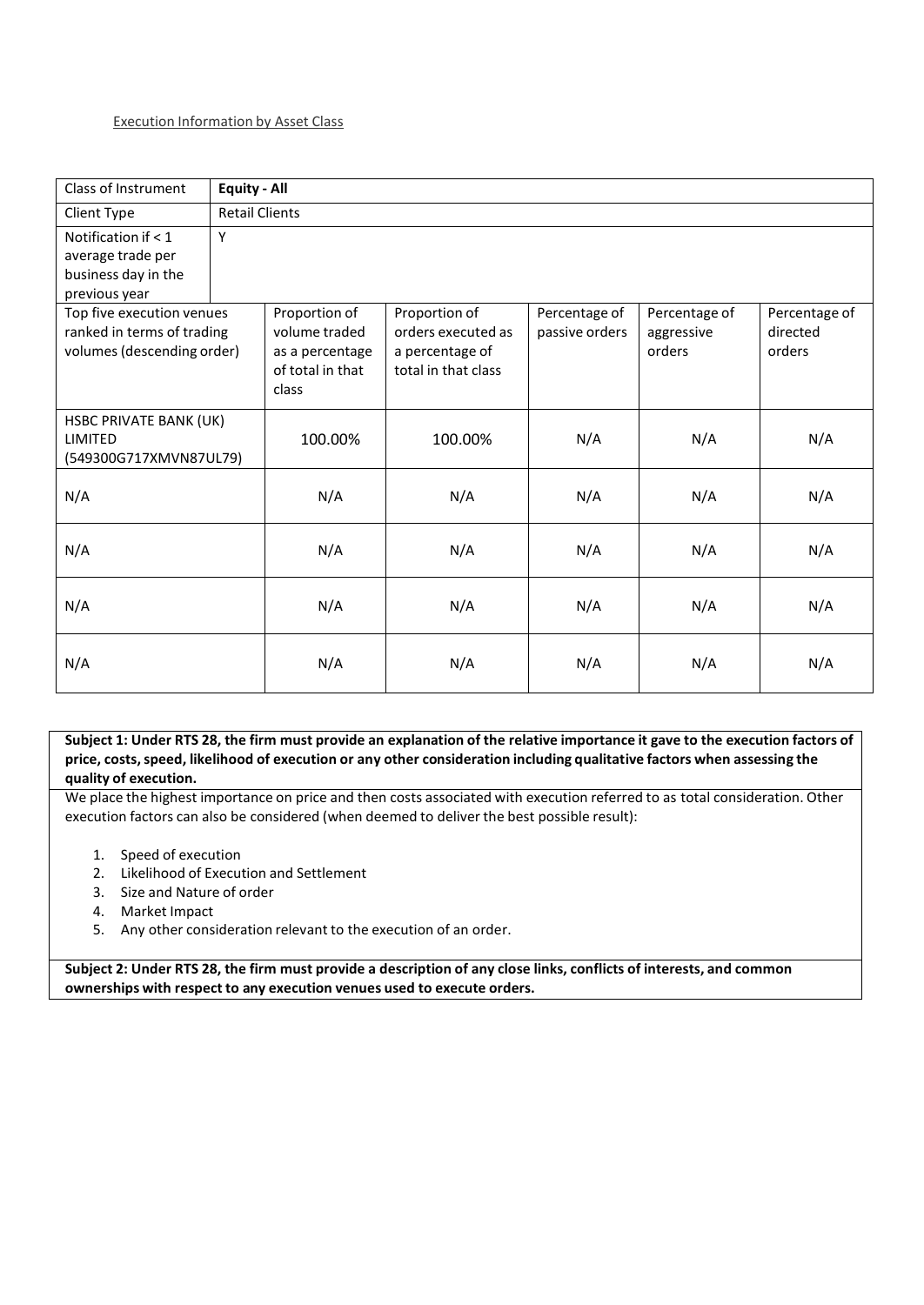The firm has no close links or ownership stakes in any of the execution venues listed above. No conflicts of interest have been identified between the firm and any execution venue.

Subject 3: Under RTS 28, the firm must provide a description of any specific arrangements with any execution **venues regarding payments made or received, discounts, rebates or non-monetary benefitsreceived.**

The firm does not receive any third-party payments, including rebates or non-monetary benefits from any current execution venue.

Subject 4: Under RTS 28, the firm must provide an explanation of the factors that led to a change in the list of execution **venueslisted in the firm's execution policy, if such a change occurred.**

During this reporting period, there has been no current change to the list of execution venues listed in the execution policy.

Subject 5: Under RTS 28, the firm must provide an explanation of whether other criteria were given precedence over immediate price and cost when executing retail client orders and how these other criteria were instrumental in **delivering the best possible result in terms of the total consideration to the client.**

If the firm receives an order from a retail client that includes a specific instruction in relation to the handling and execution of the entire order or a particular aspect of an order (including selecting a particular execution venue, executing at a particular price or time or through the use of a particular strategy) then, subject to Hywin's legal and regulatory obligations, Hywin will execute the retail client's order in accordance with that specific instruction.

Subject 6: Under RTS 28, the firm must provide an explanation of how the investment firm has used any data or **tools relating to the quality of execution, including any data published under RTS 27;**

Post-trade monitoring is carried out using a third-party data provider to review execution quality. This involves sourcing benchmark information from a range of venues to compare against the execution price achieved.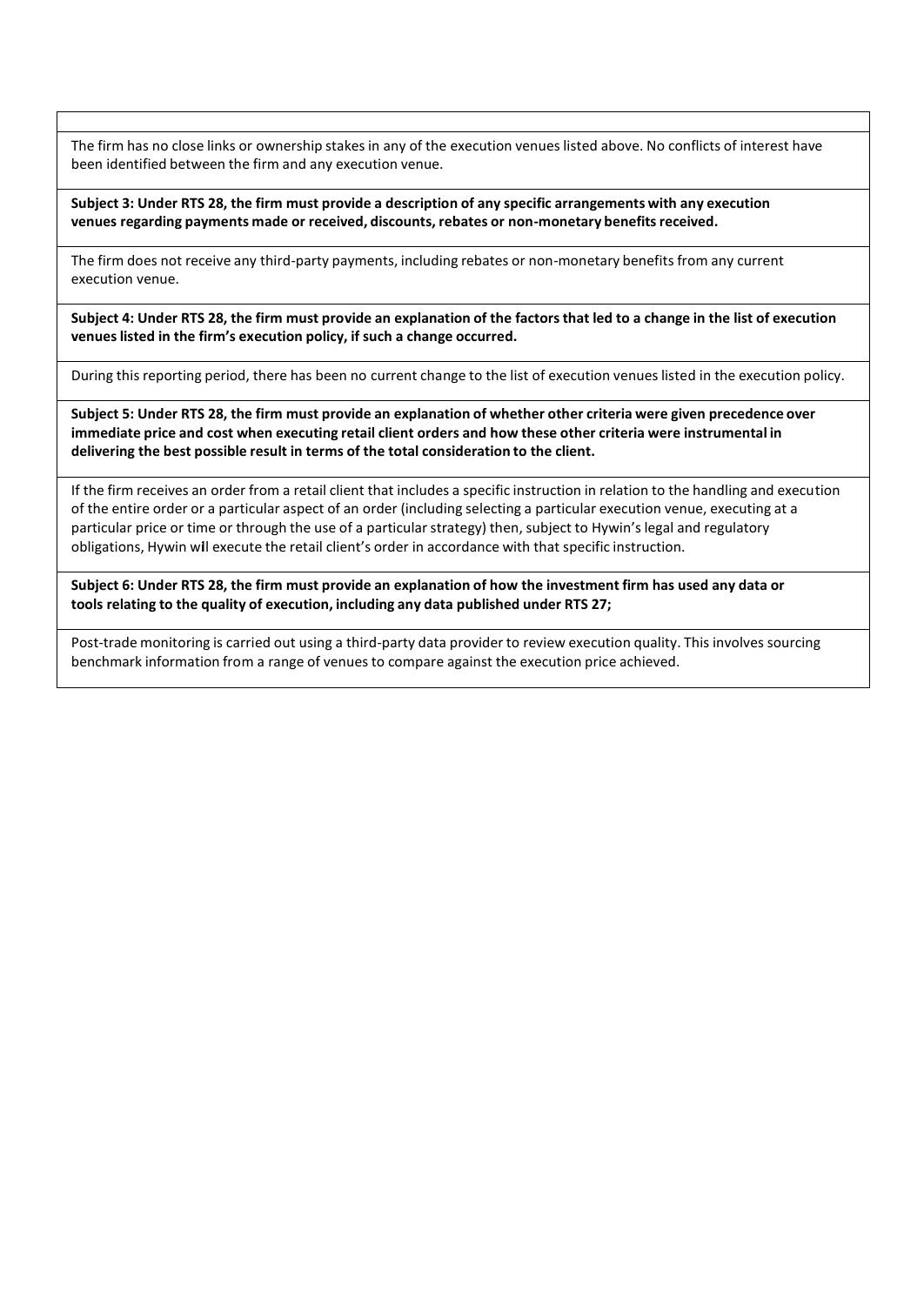| Class of Instrument                                                                   | <b>Exchange Traded Products - All</b> |                                                                                |                                                                               |                                 |                                       |                                     |  |
|---------------------------------------------------------------------------------------|---------------------------------------|--------------------------------------------------------------------------------|-------------------------------------------------------------------------------|---------------------------------|---------------------------------------|-------------------------------------|--|
| Client Type                                                                           | <b>Retail Clients</b>                 |                                                                                |                                                                               |                                 |                                       |                                     |  |
| Notification if $< 1$<br>average trade per<br>business day in the<br>previous year    | Υ                                     |                                                                                |                                                                               |                                 |                                       |                                     |  |
| Top five execution venues<br>ranked in terms of trading<br>volumes (descending order) |                                       | Proportion of<br>volume traded<br>as a percentage<br>of total in that<br>class | Proportion of<br>orders executed as<br>a percentage of<br>total in that class | Percentage of<br>passive orders | Percentage of<br>aggressive<br>orders | Percentage of<br>directed<br>orders |  |
| <b>GLOBAL PRIME PARTNERS</b><br><b>LTD</b>                                            |                                       | 14.35%                                                                         | 34.21%                                                                        | N/A                             | N/A                                   | N/A                                 |  |
| <b>SG KLEINWORT HAMBROS</b><br><b>BANK (CI) LIMITED</b><br>(5493004824NEPWMYXT49      |                                       | 82.52%                                                                         | 56.14%                                                                        | N/A                             | N/A                                   | N/A                                 |  |
| UBS AG<br>(BFM8T61CT2L1QCEMIK50)                                                      |                                       | 1.79%                                                                          | 3.51%                                                                         | N/A                             | N/A                                   | N/A                                 |  |
| LGT Bank Ltd.<br>(7KDSOB6Z0X4S67TMX170)                                               |                                       | 1.34%                                                                          | 6.14%                                                                         | N/A                             | N/A                                   | N/A                                 |  |
| N/A                                                                                   |                                       | N/A                                                                            | N/A                                                                           | N/A                             | N/A                                   | N/A                                 |  |

Subject 1: Under RTS 28, the firm must provide an explanation of the relative importance it gave to the execution factors of price, costs, speed, likelihood of execution or any other consideration including qualitative factors when assessing the **quality of execution.**

We place the highest importance on price and then costs associated with execution referred to as total consideration. Other execution factors can also be considered (when deemed to deliver the best possible result):

- 1. Speed of execution
- 2. Likelihood of Execution and Settlement
- 3. Size and Nature of order
- 4. Market Impact
- 5. Any other consideration relevant to the execution of an order.

Subject 2: Under RTS 28, the firm must provide a description of any close links, conflicts of interests, and common **ownerships with respect to any execution venues used to execute orders.**

The firm has no close links or ownership stakes in any of the execution venues listed above. No conflicts of interest have been identified between the firm and any execution venue.

Subject 3: Under RTS 28, the firm must provide a description of any specific arrangements with any execution venues **regarding payments made or received, discounts, rebates or non-monetary benefitsreceived.**

The firm does not receive any third-party payments, including rebates or non-monetary benefits from any current execution venue.

Subject 4: Under RTS 28, the firm must provide an explanation of the factors that led to a change in the list of execution **venueslisted in the firm's execution policy, if such a change occurred.**

During this reporting period, there has been no current change to the list of execution venues listed in the execution policy.

Subject 5: Under RTS 28, the firm must provide an explanation of whether other criteria were given precedence over immediate price and cost when executing retail client orders and how these other criteria were instrumental in delivering **the best possible result in terms of the total consideration to the client.**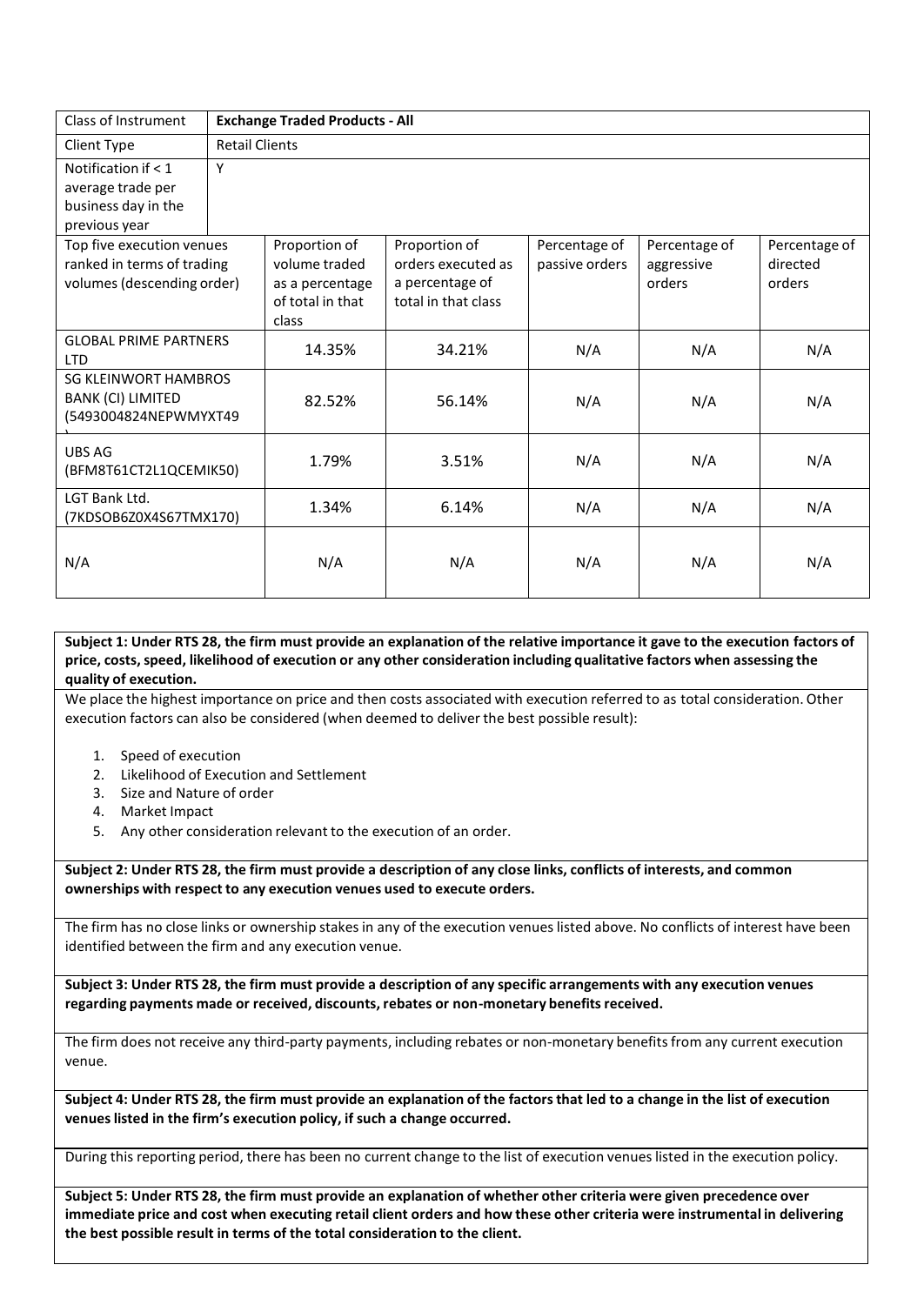If the firm receives an order from a retail client that includes a specific instruction in relation to the handling and execution of the entire order or a particular aspect of an order (including selecting a particular execution venue, executing at a particular price or time or through the use of a particular strategy) then, subject to Hywin's legal and regulatory obligations, Hywin will execute the retail client's order in accordance with that specific instruction.

Subject 6: Under RTS 28, the firm must provide an explanation of how the investment firm has used any data or tools **relating to the quality of execution, including any data published under RTS 27;**

Post-trade monitoring is carried out using a third-party data provider to review execution quality. This involves sourcing benchmark information from a range of venues to compare against the execution price achieved.

| Class of Instrument                                        | <b>Other Instruments - All</b> |                  |                     |                |               |               |  |
|------------------------------------------------------------|--------------------------------|------------------|---------------------|----------------|---------------|---------------|--|
| Client Type                                                | <b>Retail Clients</b>          |                  |                     |                |               |               |  |
| Notification if $< 1$                                      | Υ                              |                  |                     |                |               |               |  |
| average trade per                                          |                                |                  |                     |                |               |               |  |
| business day in the                                        |                                |                  |                     |                |               |               |  |
| previous year                                              |                                |                  |                     |                |               |               |  |
| Top five execution venues                                  |                                | Proportion of    | Proportion of       | Percentage of  | Percentage of | Percentage of |  |
| ranked in terms of trading                                 |                                | volume traded    | orders executed as  | passive orders | aggressive    | directed      |  |
| volumes (descending order)                                 |                                | as a percentage  | a percentage of     |                | orders        | orders        |  |
|                                                            |                                | of total in that | total in that class |                |               |               |  |
|                                                            |                                | class            |                     |                |               |               |  |
| <b>SG KLEINWORT HAMBROS</b>                                |                                |                  |                     |                |               |               |  |
| BANK (CI) LIMITED                                          |                                | 82.69%           | 51.43%              | N/A            | N/A           | N/A           |  |
| (5493004824NEPWMYXT49                                      |                                |                  |                     |                |               |               |  |
| <b>GLOBAL PRIME PARTNERS LTD</b><br>(213800P92PNWWOSITY17) |                                | 14.68%           | 38.10%              | N/A            | N/A           | N/A           |  |
|                                                            |                                |                  |                     |                |               |               |  |
| UBS AG                                                     |                                | 1.58%            | 4.76%               | N/A            | N/A           | N/A           |  |
| (BFM8T61CT2L1QCEMIK50)                                     |                                |                  |                     |                |               |               |  |
| LGT Bank Ltd.                                              |                                | 1.06%            | 5.71%               | N/A            | N/A           | N/A           |  |
| (7KDSOB6Z0X4S67TMX170)                                     |                                |                  |                     |                |               |               |  |
|                                                            |                                |                  |                     |                |               |               |  |
| N/A                                                        |                                | N/A              | N/A                 | N/A            | N/A           | N/A           |  |
|                                                            |                                |                  |                     |                |               |               |  |

## Subject 1: Under RTS 28, the firm must provide an explanation of the relative importance it gave to the execution factors of price, costs, speed, likelihood of execution or any other consideration including qualitative factors when assessing the **quality of execution.**

We place the highest importance on price and then costs associated with execution referred to as total consideration. Other execution factors can also be considered (when deemed to deliver the best possible result):

- 1. Speed of execution
- 2. Likelihood of Execution and Settlement
- 3. Size and Nature of order
- 4. Market Impact
- 5. Any other consideration relevant to the execution of an order.

Subject 2: Under RTS 28, the firm must provide a description of any close links, conflicts of interests, and common **ownerships with respect to any execution venues used to execute orders.**

The firm has no close links or ownership stakes in any of the execution venues listed above. No conflicts of interest have been identified between the firm and any execution venue.

Subject 3: Under RTS 28, the firm must provide a description of any specific arrangements with any execution venues **regarding payments made or received, discounts, rebates or non-monetary benefitsreceived.**